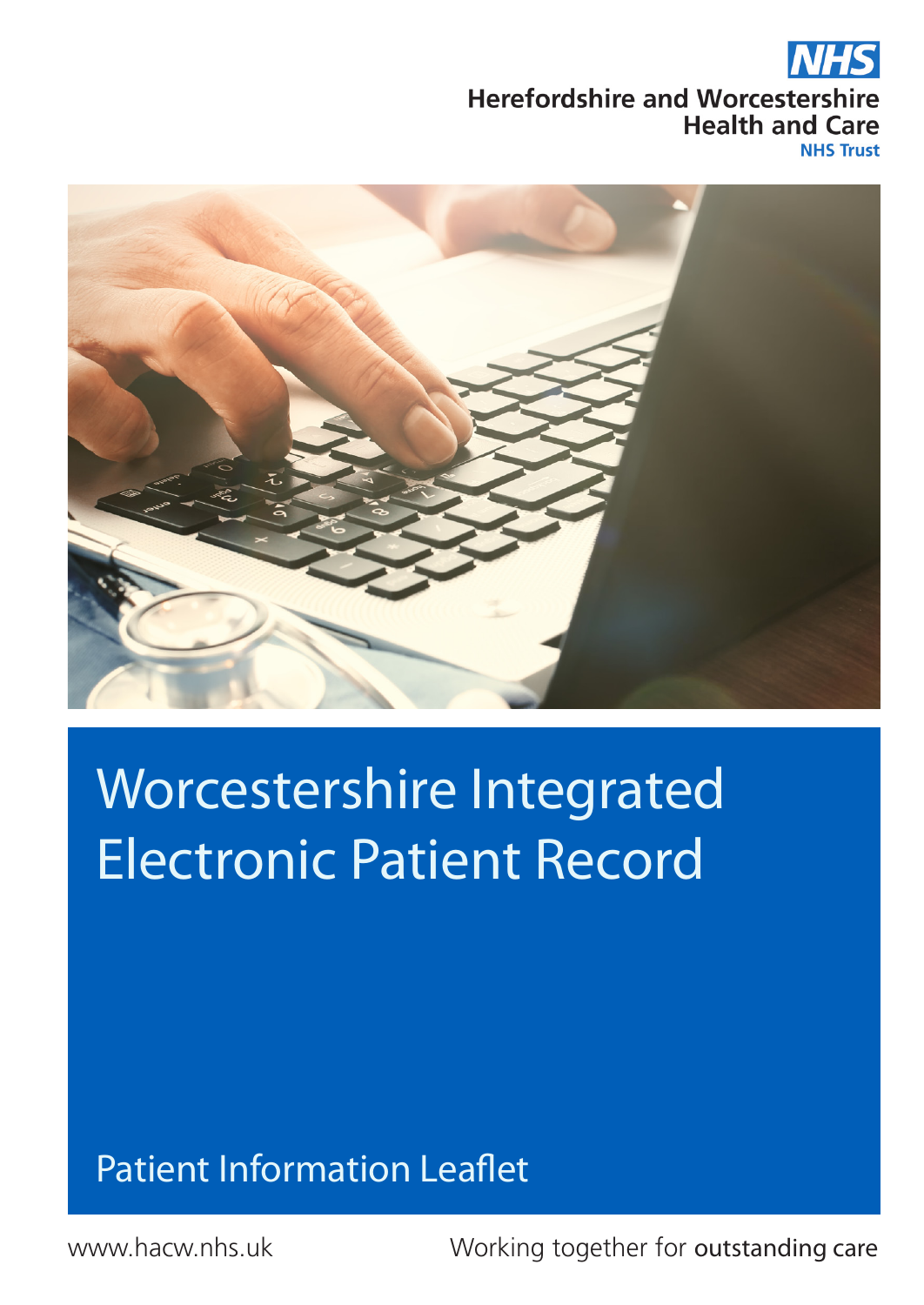#### **Introduction**

Herefordshire and Worcestershire Health and Care NHS Trust and General Practices (GPs) across Worcestershire are working together to deliver integrated electronic health records to enable the sharing of your personal health data between health professionals to help improve healthcare services. This will ensure you are supported and your health records can be accessed by the right healthcare professionals at the right time.

#### What is integrated electronic health record?

Your integrated electronic health record (EHR) is made up of all your relevant health information and data stored in a digital format. Allowing healthcare professionals directly involved in your care to access the right information securely through EMIS clinical system software, ensuring you receive the best possible care.

#### How are my records linked up?

Primarily your EHR data will be linked via your NHS number, or other key identifiers such as name, postcode and date of birth. The tested and certified EMIS clinical system then uses specially designed matching algorithms to link matching records.

#### What are the benefits?

Integrating your EHR will enable healthcare professionals who are directly involved in your healthcare to provide you with the best possible care. Currently healthcare providers you visit may each hold a different set of records about you. These records often contain duplicate information; or one record may hold information about a specific treatment or medication, and the other may not. The primary benefits to having an integrated EHR include:

- Avoidance of duplicate investigations or repeating the same information to different clinicians, thus improving your patient experience.
- Clinicians will have an increased awareness of key patient information e.g. prescribed medications.
- Reduced hospital attendances/admissions as clinicians will have awareness of pre-existing conditions and treatment plans.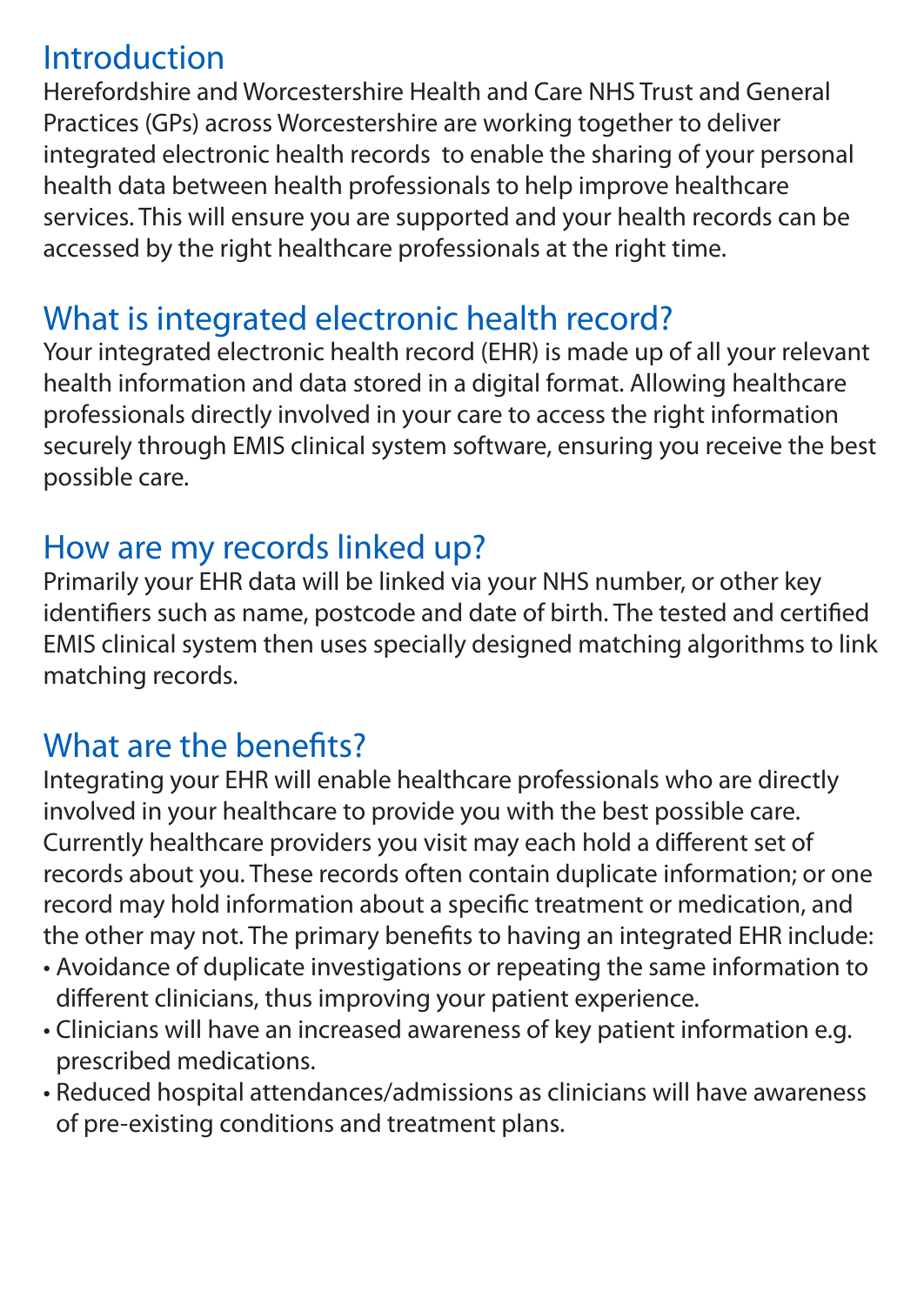#### What information will be shared?

Your demographical information such as:

- Name
- Date of birth
- Gender
- Ethnic origin
- Postal or email address
- NHS number
- Telephone number
- Next of kin.

Your medical information such as:

- dates and outcomes of hospital visits;
- upcoming appointments;
- allergies, referrals, prescribed medications, investigations, and diagnoses.

Details of the healthcare professionals involved in your care.

## Who will have access to my health record?

Only those who are directly involved in your healthcare (e.g. registered and regulated health professionals and administrative staff). These professionals owe a duty of confidentiality as a result of their employment by their healthcare organisations.

#### Can I opt-out or object to having an integrated electronic health record?

Yes, you have general right to opt-out or raise an objection to having your record fully or partly integrated.

If you do not wish to integrate your full health record or, a particular piece of your health information, you can exercise your right by contacting your relevant GP or Herefordshire and Worcestershire Health and Care NHS Trust. Generally, we would recommend that you think carefully before opting out of having your health record integrated because sharing information about your health will make it easier for healthcare professionals to provide you with the best possible treatment and experience. This will also enable healthcare professionals to access up-to-date information about your health in circumstances where intervention is necessary to save or protect your life.